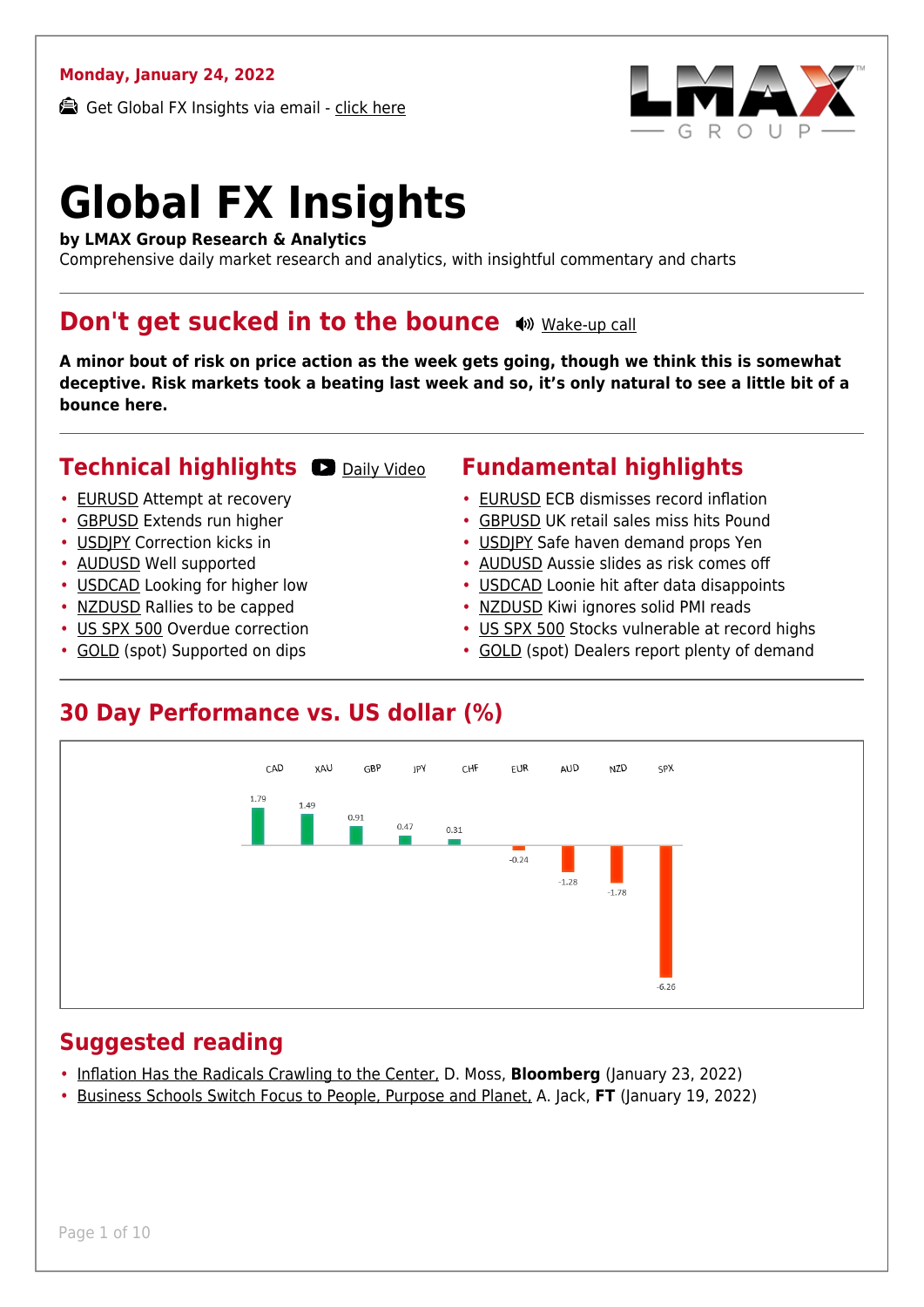#### <span id="page-1-0"></span>**EURUSD – technical overview**

**Setbacks have extended to retest the critical** 61.8% fib retrace off the 2020 low to 2021 high move. Technical studies are now turning up from extended territory on the weekly chart, warning of the need for an additional corrective bounce ahead. Look for the market to hold up on a weekly close basis above the 61.8% fib retrace around 1.1275. Weekly close back above 1.1500 strengthens outlook. Weekly close below 1.1275 negates.



- **R1 1.1483**  15 January high Medium
- **S1 1.1300**  Figure Medium
- **S2 1.1272**  4 January low Strong

## <span id="page-1-1"></span>**EURUSD – fundamental overview**

**The Euro continues to be well capped into rallies** despite record inflation, given the ECB's ongoing dismissal of the data. Meanwhile, Ukraine tension has also been capping Euro upside. Key standouts on today's calendar come in the form of German, Eurozone and UK manufacturing PMIs, and the Chicago Fed national activity index.

## **EURUSD - Technical charts in detail**

#### [Watch now](https://youtu.be/P29foKX1IDw)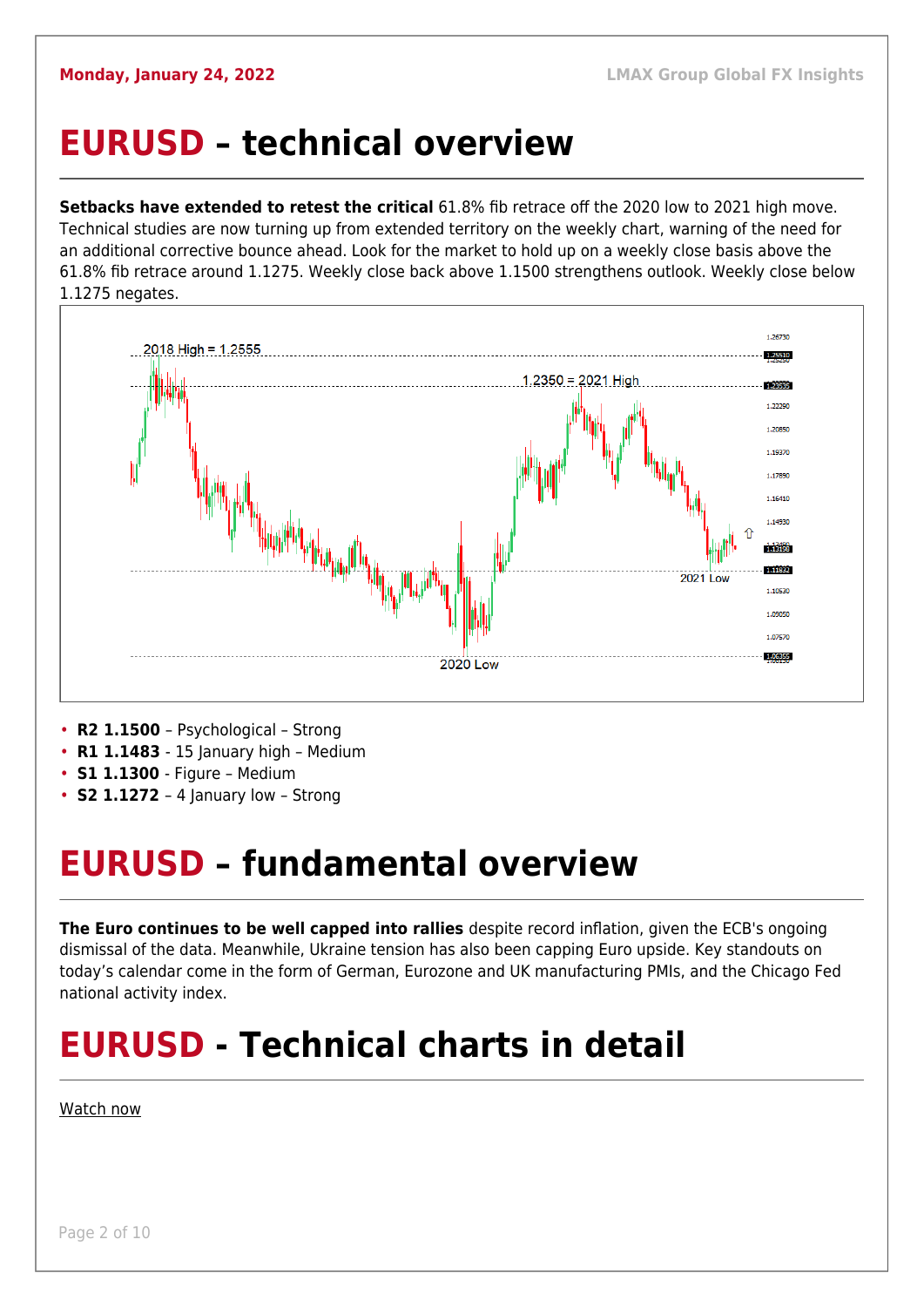#### <span id="page-2-0"></span>**GBPUSD – technical overview**

**The market is in a correction phase** in the aftermath of the run to fresh multi-month highs in 2021. At this stage, additional setbacks should be limited to the 1.3000 area ahead of the next major upside extension towards a retest and break of critical resistance in the form of the 2018 high. Back above 1.3835 takes pressure off the downside.



- **R2 1.3663**  20 January high Strong
- **R1 1.3603**  21 January high Medium
- **S1 1.3500** Figure Medium
- **S2 1.3491**  6 January low Strong

## <span id="page-2-1"></span>**GBPUSD – fundamental overview**

**The latest round of GBP weakness** comes from Friday's softer than expected UK retail sales print which reduced odds for a February rate hike to 89% from 95% previous. Key standouts on today's calendar come in the form of German, Eurozone and UK manufacturing PMIs, and the Chicago Fed national activity index. [Watch now](https://youtu.be/us4VlHNnfwY)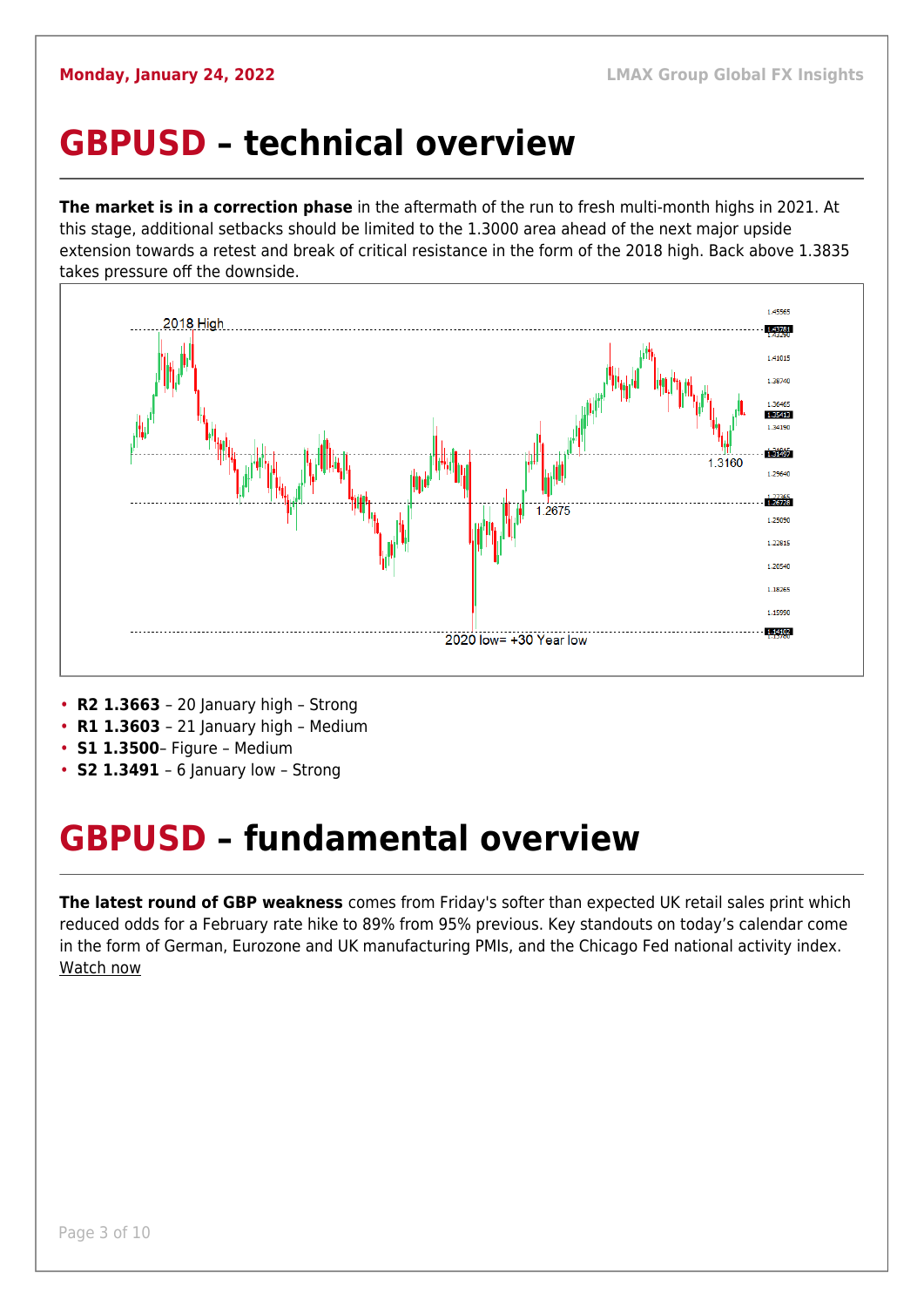## <span id="page-3-0"></span>**USDJPY – technical overview**

**The longer-term trend** is bearish despite the recent run higher. Look for additional upside to be limited, with scope for a topside failure and bearish resumption back down towards the 100.00 area. It would take a clear break back above 116.00 to negate the outlook.



- **R2 115.48**  12 January high Strong
- **R1 115.06** 18 January high Medium
- **S1 113.14**  17 December low Medium
- **S2 112.53**  30 November low Strong

# <span id="page-3-1"></span>**USDJPY – fundamental overview**

**A recent round of intense risk off flow in US equities** and a healthy Japanese export data showing have contributed to the latest round of Yen demand. Key standouts on today's calendar come in the form of German, Eurozone and UK manufacturing PMIs, and the Chicago Fed national activity index. [Watch now](https://youtu.be/mXHJx51NYz4)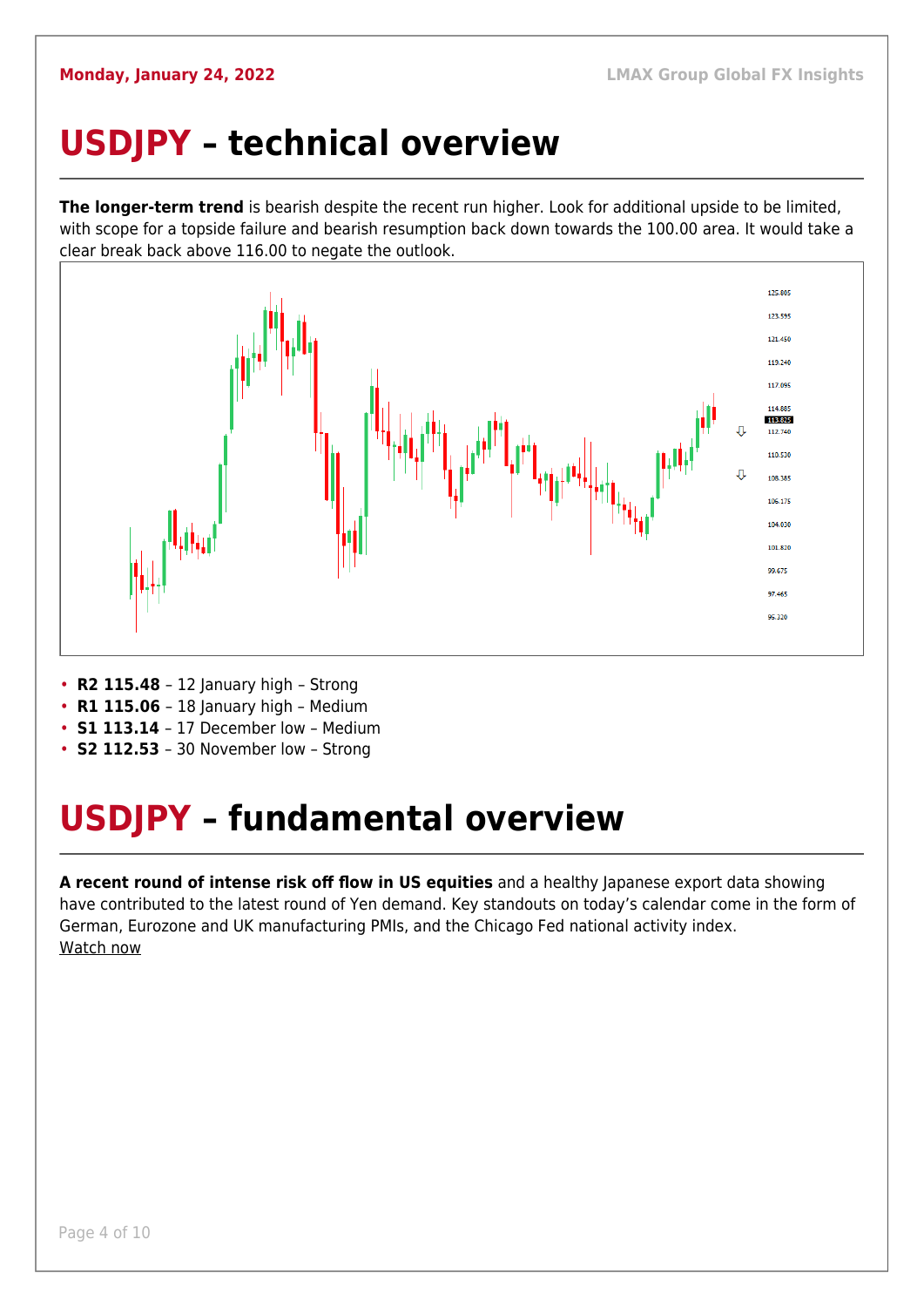#### <span id="page-4-0"></span>**AUDUSD – technical overview**

**The Australian Dollar has been in the process** of a healthy correction following the impressive run towards a retest of the 2018 high in 2021. At this stage, the correction is starting to look stretched and setbacks should be well supported above 0.7000 on a weekly close basis. A weekly close below 0.7000 will force a bearish shift.



- **R2 0.7315**  13 January high Strong
- **R1 0.7300**  Figure Medium
- **S1 0.7130** 7 January low Medium
- **S2 0.7083**  20 December low Strong

# <span id="page-4-1"></span>**AUDUSD – fundamental overview**

**The Australian Dollar couldn't hold gains from last** Thursday's strong jobs report and upgrades to RBA rate hike calls. This latest round of intense risk off flow has more than offset. Key standouts on today's calendar come in the form of German, Eurozone and UK manufacturing PMIs, and the Chicago Fed national activity index.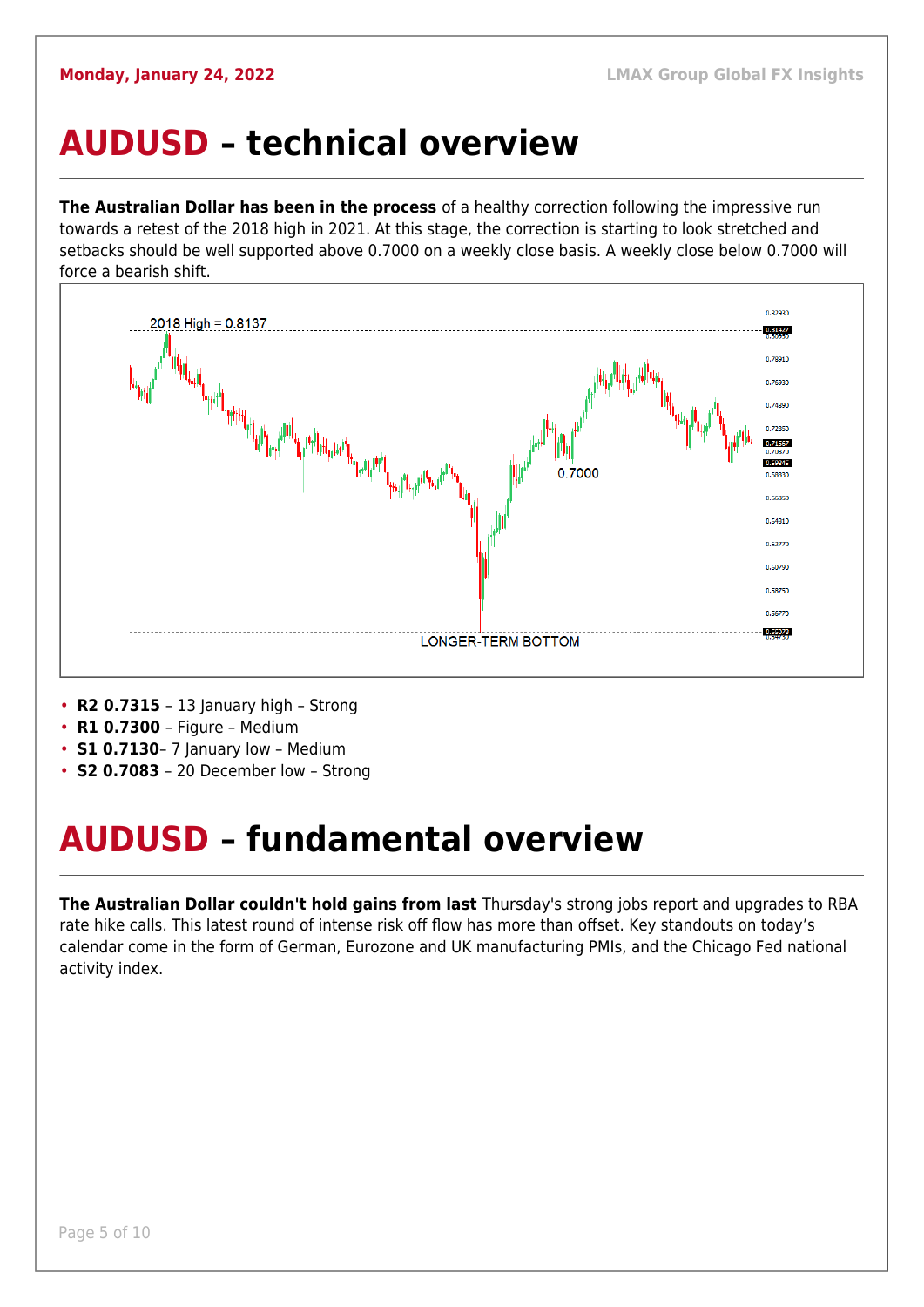#### <span id="page-5-0"></span>**USDCAD – technical overview**

**Finally signs of a major bottom in the works** after a severe decline from the 2020 high. A recent weekly close back above 1.2500 encourages the constructive outlook and opens the door for a push back towards next critical resistance in the 1.3000 area. Any setbacks should be well supported into the 1.2200s.



- **R2 1.2814**  6 January high Strong
- **R1 1.2698**  10 January high Medium
- **S1 1.2450** 19 January low- Strong
- **S2 1.2400** Figure Medium

#### <span id="page-5-1"></span>**USDCAD – fundamental overview**

**A Canada retail sales miss and ongoing downside pressure** in US equities have been behind the latest wave of weakness in the Canadian Dollar. Key standouts on today's calendar come in the form of German, Eurozone and UK manufacturing PMIs, and the Chicago Fed national activity index.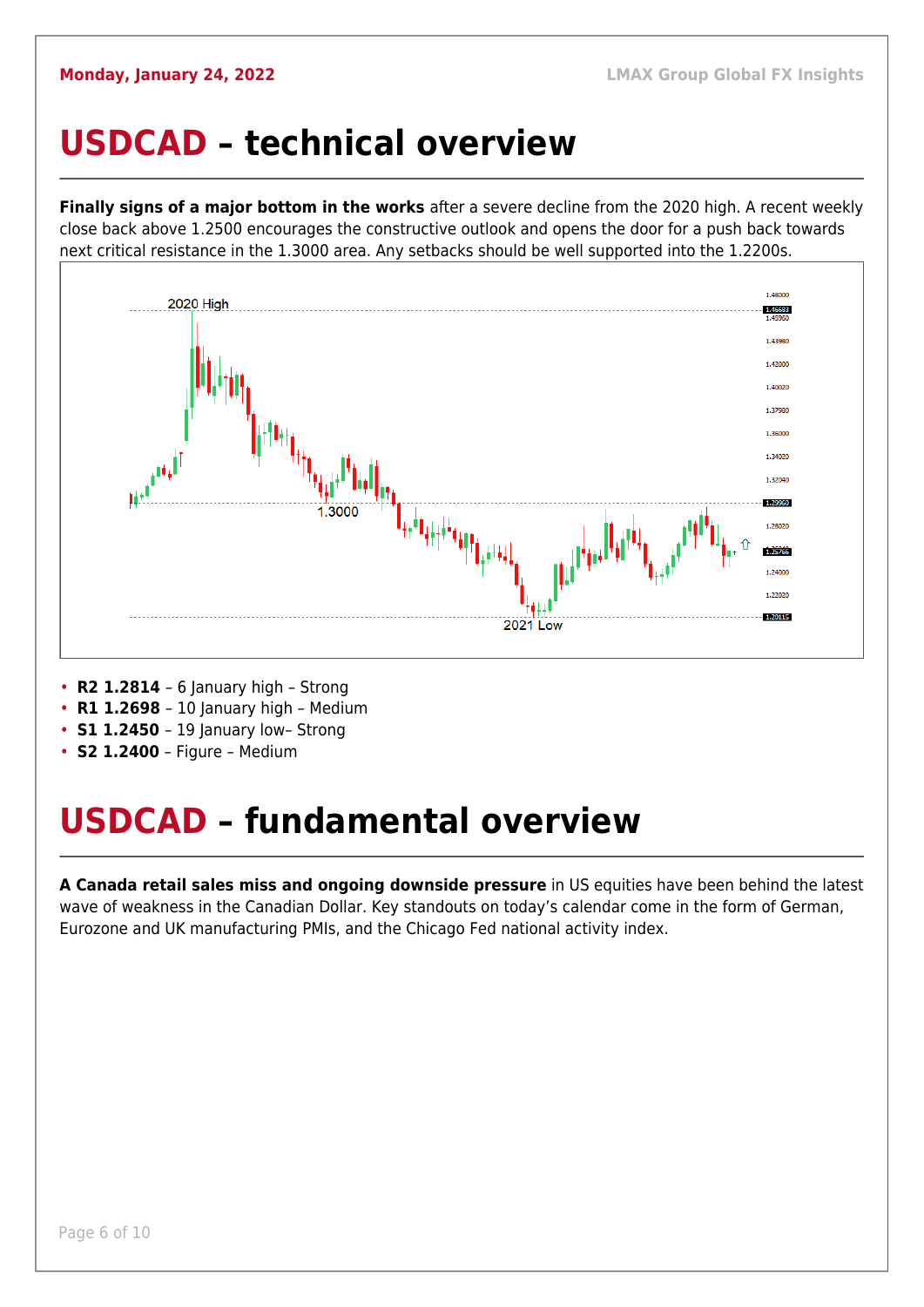#### <span id="page-6-0"></span>**NZDUSD – technical overview**



**The market has entered a period of intense correction** after running up to a yearly and multi-month high. Back below 0.6700 would suggest a more significant bearish structural shift.

- **R2 0.6894**  25 November high Strong
- **R1 0.6891**  13 January high Medium
- **S1 0.6701**  15 December/**2021 low** Strong
- **S2 0.6650**  Mid-Figure Medium

#### <span id="page-6-1"></span>**NZDUSD – fundamental overview**

#### **The New Zealand Dollar has been mostly dragged lower on the back of broad based risk off flow**. Last Friday's manufacturing PMI data out of New Zealand was solid but hasn't factored into price action. Key standouts on today's calendar come in the form of German, Eurozone and UK manufacturing PMIs, and the Chicago Fed national activity index.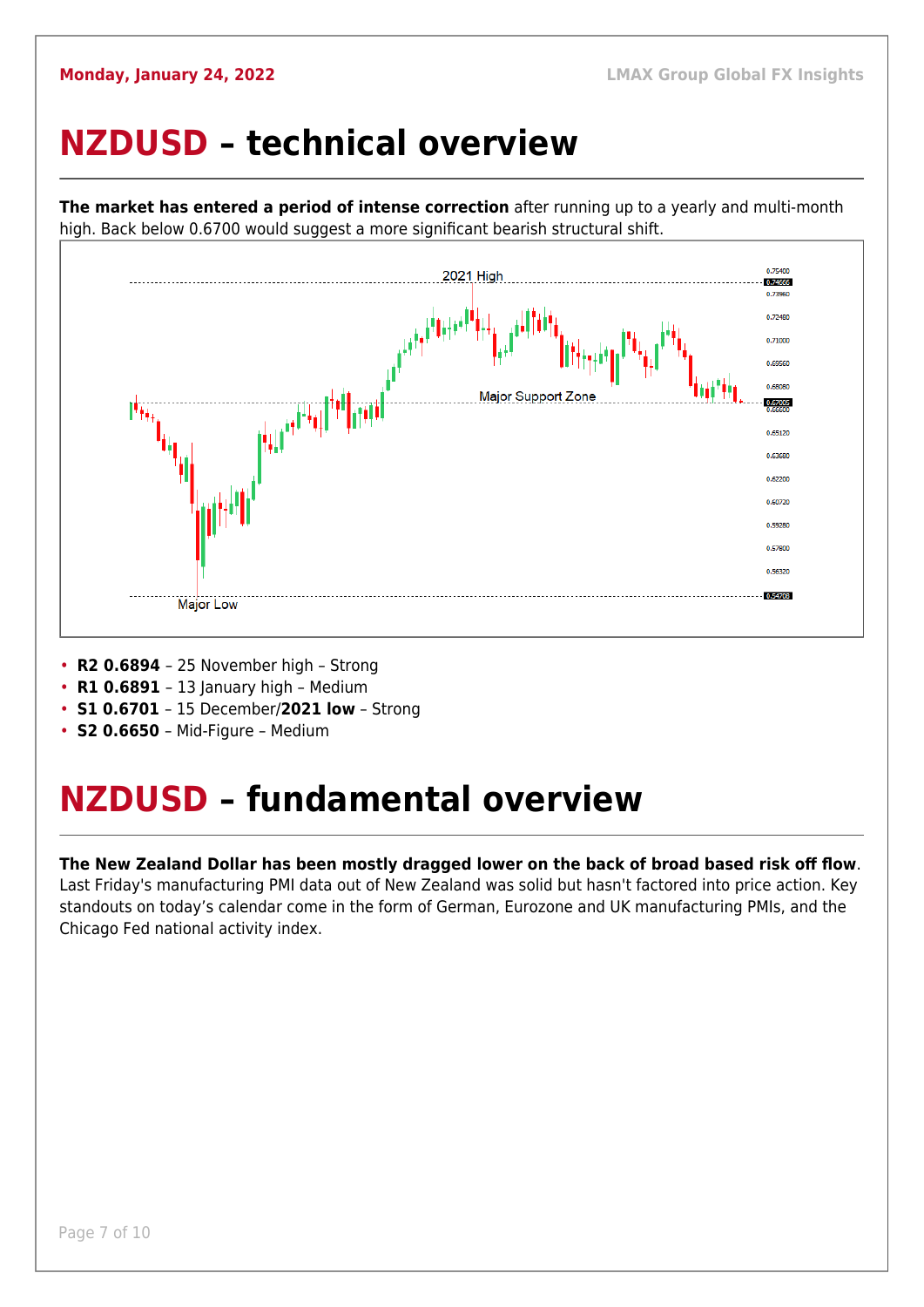## <span id="page-7-0"></span>**US SPX 500 – technical overview**

**Longer-term technical studies are in the process of unwinding** from extended readings off record highs. The latest breakdown below 4,500 opens the door for the next major downside extension towards the October 2021 low at 4,272. Back above 4,612 will be required at a minimum to take the immediate pressure off the downside.



- **R2 4527** 19 January high Strong
- **R1 4495**  21 January high Medium
- **S1 4390**  21 January low Medium
- **S2 4272**  1 October low Strong

# <span id="page-7-1"></span>**US SPX 500 – fundamental overview**

**With so little room for additional central bank accommodation**, given an already depressed interest rate environment, the prospect for sustainable runs to the topside on easy money policy incentives and government stimulus, should no longer be as enticing to investors. Meanwhile, ongoing worry associated with coronavirus fallout and risk of rising inflation should weigh more heavily on investor sentiment in Q1 2022.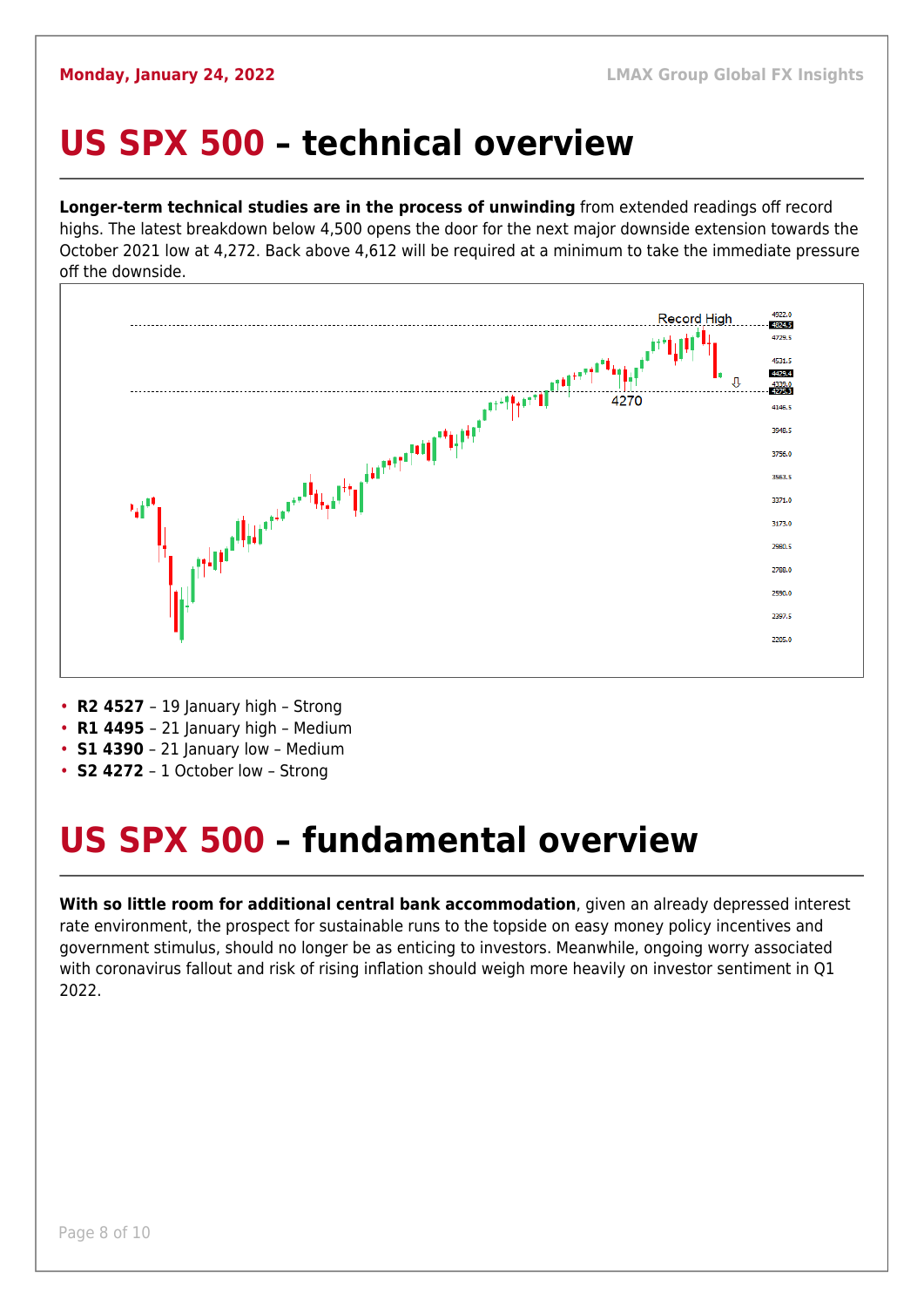# <span id="page-8-0"></span>**GOLD (SPOT) – technical overview**

**The 2019 breakout above the 2016 high** at 1375 was a significant development, opening the door for fresh record highs and an acceleration beyond the next major psychological barrier at 2000. Setbacks should now be well supported above 1600.



- **R2 1917**  1 June high Strong
- **R1 1878**  16 November high Medium
- **S1 1753**  15 December low Medium
- **S2 1722**  29 September low Strong

# <span id="page-8-1"></span>**GOLD (SPOT) – fundamental overview**

**The yellow metal continues to be well supported on dips** with solid demand from medium and longerterm accounts. These players are more concerned about exhausted monetary policy, extended global equities, and coronavirus fallout. All of this should keep the commodity well supported, with many market participants also fleeing to the hard asset as the grand dichotomy of record high equities and record low yields comes to an unnerving climax.